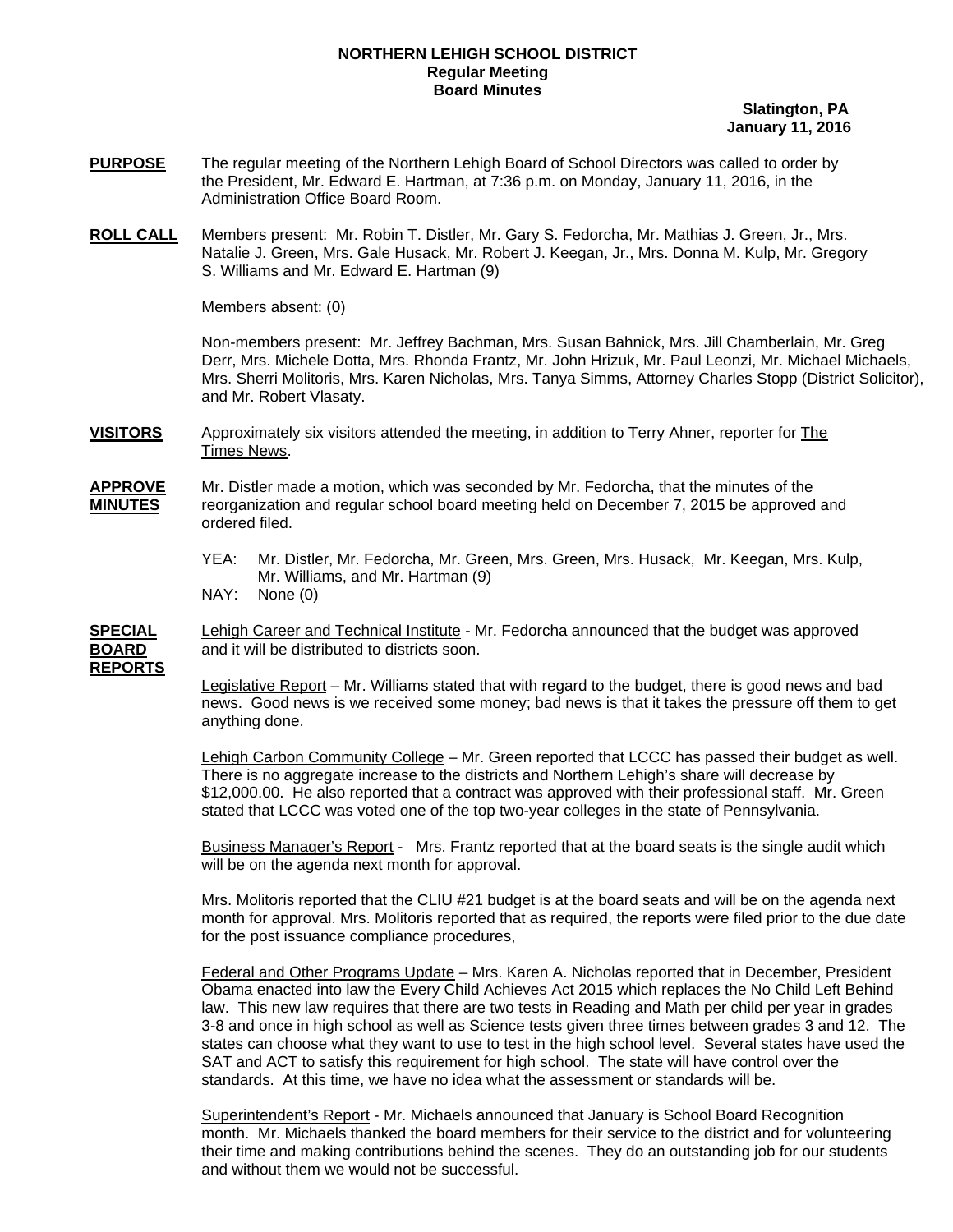

**SPECIAL** Mr. Michaels stated that both he and Mr. Hartman will be questioning the IU regarding Bulldog **BOARD** Academy as it relates to the equipment since we are now responsible to collect the equipment which **REPORTS** was not part of the original agreement.

Mr. Michaels asked Mrs. Bahnick to introduce her intern, Mr. Kurt Bucker, from Cedar Crest College.

Mr. Michaels announced that he was in contact with Senator Scavello about school budgeting. Mr. Michaels stated that even though we have received some funds, it is important that we keep the pressure on and we are navigating unchartered waters with having to do two budgets at the same time. The board of education and the business office have done a great job at keeping our schools open without having to go out for a loan which would hurt the taxpayers.

Mr. Michaels commended Mr. Jeff Bachman and Mr. Greg Derr. Last Tuesday night there was an issue on Diamond Street after hours where the Eastern Comfort Assisted Living Center had a propane leak. Mr. Bachman and Mr. Derr were prepared to evacuate the residents and bring them to the Middle School. The leak was found and they did not evacuate, but Mr. Michaels thanked Mr. Bachman and Mr. Derr for their quick thinking and for being valuable members of the community.

Mr. Michaels added that as Mrs. Nicholas reported, we are in a state of flux regarding the new assessments and testing requirements. Senator Scavello stated that he is not in favor of the high stakes testing and one test is not a measure of what a student is worth.

Mr. Hartman reported that an executive session was held prior to tonight's meeting to discuss personnel issues.

**PERSONNEL** Mr. Fedorcha made a motion, which was seconded by Mrs. Kulp, that the Board of Education approves the following personnel items:

| Appointment   | Ryan Stillwell | <b>Temporary Professional Employee</b>              |  |  |
|---------------|----------------|-----------------------------------------------------|--|--|
| Instructional | Assignment:    | Life Skills Support Teacher Grades 3-7 replacing    |  |  |
|               |                | Theresa Lobach who retired.                         |  |  |
|               | Salarv:        | \$46,200.00 prorated (Step 1 Bachelors on the 2015- |  |  |
|               |                | 2016 CBA Salary Schedule)                           |  |  |
|               | Effective:     | January 12, 2016                                    |  |  |

Salary **Acknowledge the following teacher who has completed the requirements per the Collective** Adjustments Bargaining Agreement that would entitle them to a salary increase for the 2015-2016 school year:

| Michelle Hock |              |
|---------------|--------------|
| From:         | Step 1B      |
| To:           | Step $1B+24$ |

Game Motion to appointment the following person as a Game Worker for the 2015-2016 school year. Workers Game Workers consist of ticket sellers and takers, game announcers, scoreboard operators, 2015-2016 timers, field judges, scorekeepers. Rate of pay is consistent with the rates approved on the 2015-2016 Supplementary Personnel Salary Schedule Christopher Baumann\*

**\*Pending Verification of Missing Personnel File Items** 

Substitute- Approve the following substitute teacher for the 2015-2016 school year at the 2015-2016 Instructional substitute teacher rates as approved at the October 12, 2015 board meeting.

Lori King – Elementary K-6

Unpaid Approve the following unpaid volunteer aide in the Peters and Slatington Elementary Schools Volunteers for the 2015-2016 school year**:** 

Joanne Perich

 YEA: Mr. Distler, Mr. Fedorcha, Mr. Green, Mrs. Green, Mrs. Husack, Mr. Keegan, Mrs. Kulp, Mr. Williams, and Mr. Hartman (9)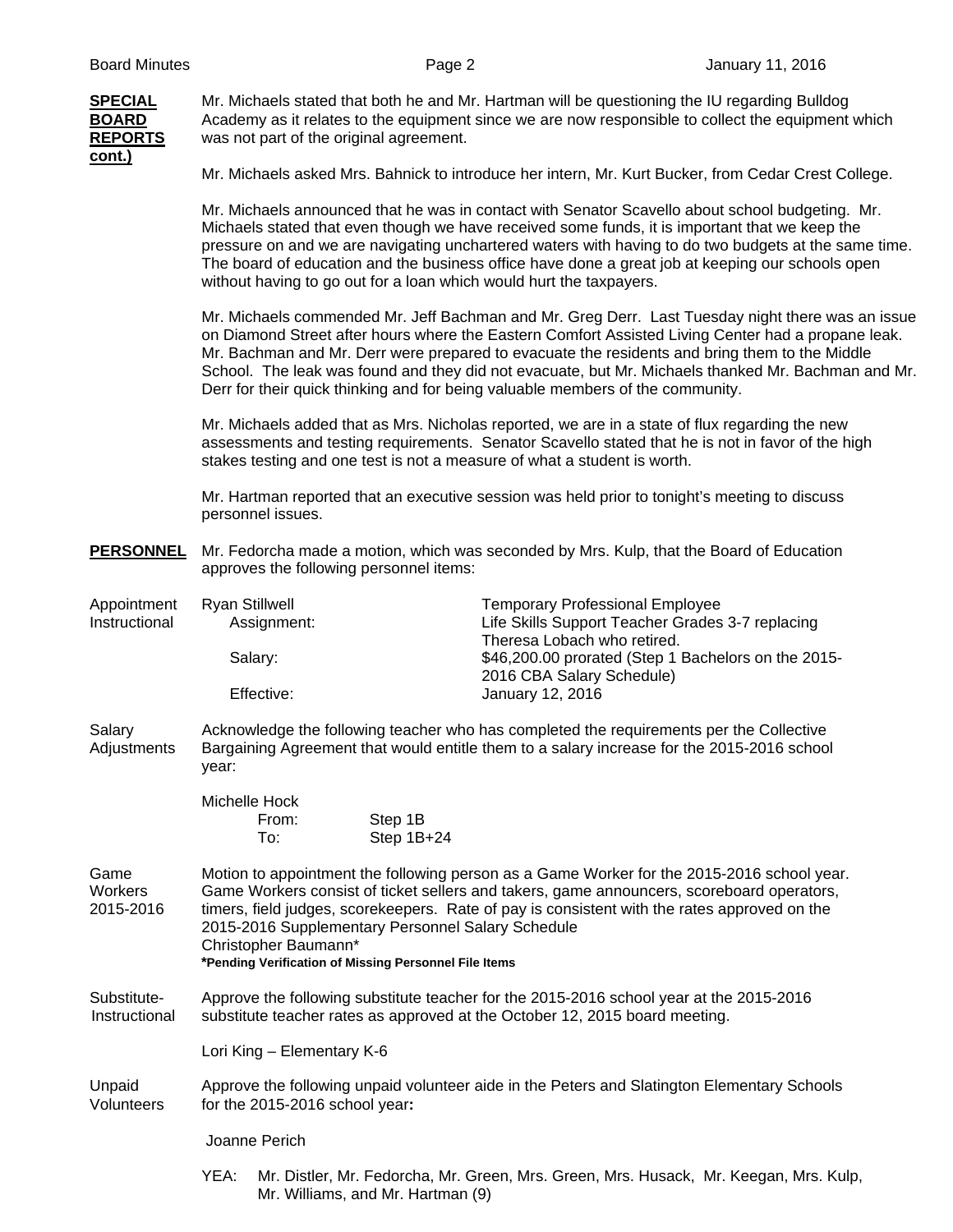NAY: None (0)

**CONFER-** Mr. Williams made a motion, which was seconded by Mr. Keegan, that the Board of Education **ENCES** approves the following conferences:

> Michele Dotta – PDE Conference 2016 Making a Difference: Educational Practices that Work! – February 10-12, 2016 – Hershey Lodge & Convention Center – Hershey, PA – Registration: \$120.00; Lodging: \$152.22; Meals: \$57.00, Travel: \$88.00 – Total Approximate Cost: \$417.22 – Funding: Special Education Budget

Shawn Green – Pennsylvania School Librarians Association  $43^{\text{rd}}$  Annual Conference – May 12-14, 2016 – Hershey Lodge & Convention Center – Hershey, PA – Registration: \$175.00; Lodging: \$344.00 - Total Approximate Cost: \$519.00 – Funding: Slatington Elementary Library Budget

Bryan Geist – 49<sup>th</sup> Pennsylvania State Athletic Directors Association Conference – March 15-18, 2016 – Hershey Lodge, Hershey, PA – Registration: \$225.00, Lodging: \$580.56 – Total Approximate Cost: \$805.56 – Funding: Athletic Department Budget

Karen Nicholas – PA Excellence in eLearning Forum – April 6-8, 2016 – Kalahari Resorts & Conventions – Pocono Manor, PA – Meals: \$50.00, Travel: \$43.70 – Total Approximate Cost: \$93.70 – Funding: Curriculum & Instruction Budget

- YEA: Mr. Distler, Mr. Fedorcha, Mr. Green, Mrs. Green, Mrs. Husack, Mr. Keegan, Mrs. Kulp, Mr. Williams, and Mr. Hartman (9)
- NAY: None (0)

Recognition

**NEW** Mr. Williams made a motion, which was seconded by Mr. Fedorcha, that the Board of Education **BUSINESS** approves the following New Business Item:

 Resolution **WHEREAS**, the role of locally elected school officials has served the Commonwealth for School of Pennsylvania and local communities in meeting the needs of public education since the Board Director passage of the Free School Act in 1834; and

 Month - **WHEREAS**, these local boards have discharged their responsibilities to public education January 2016 in a manner which has placed public education in the forefront of our educational systems; and

> **WHEREAS**, locally elected officials have distinguished themselves and their communities in this non-paid, volunteer public service commitment; and

> **WHEREAS**, the contributions of these men and women who serve on the Northern Lehigh Board of School Directors:

Robin T. Distler Gary S. Fedorcha Mathias J. Green, Jr. Natalie J. Green Edward E. Hartman Gale N. Husack Robert J. Keegan, Jr. Donna M. Kulp Gregory S. Williams

should be recognized and appreciated by those who benefit from the workings of our public school system;

**NOW THEREFORE BE IT RESOLVED** that the Board of Directors of the Pennsylvania School Boards Association hereby proclaims the month of January as School Director Recognition Month in this commonwealth; and

**FURTHER RESOLVE** that this proclamation be communicated to all school districts, school officials and local communities in a planned program which brings visibility and awareness of the role of locally elected school officials to the citizenry of this commonwealth.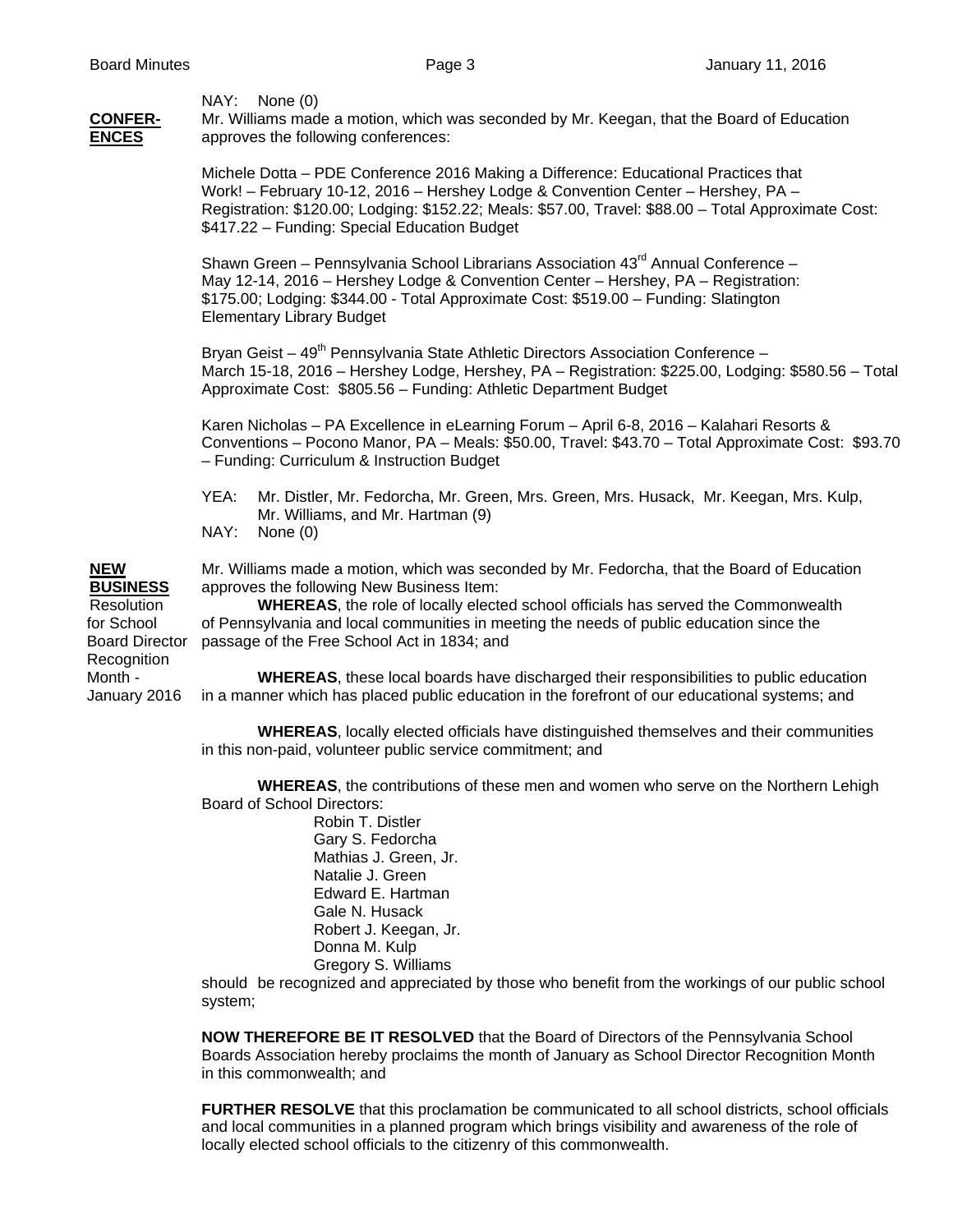University Health

 YEA: Mr. Distler, Mr. Fedorcha, Mr. Green, Mrs. Green, Mrs. Husack, Mr. Keegan, Mrs. Kulp, Mr. Williams, and Mr. Hartman (9) NAY: None (0) NEW Mr. Keegan made a motion, which was seconded by Mr. Fedorcha, that the Board of Education **BUSINESS** approves the following New Business item: Advertise for Authorize administration to advertise for a School Police Officer position. School Police Officer YEA: Mr. Distler, Mr. Fedorcha, Mr. Green, Mrs. Green, Mrs. Husack, Mr. Keegan, Mrs. Kulp, Mr. Williams, and Mr. Hartman (9) NAY: None (0) FINANCIAL Mr. Green asked for clarification on which funds were being used to pay for the projects. Mrs. Molitoris explained that Weatherproofing Technologies would like to start the project before July 1, 2016 in order to ensure completion before the start of school. The auditors have suggested that we transfer the money from the general fund to the capital reserve account in order to avoid an audit citation if we would happen to over expend our budget. Mrs. Molitoris added that if we do not over expend our budget, it would mean less money is put back into fund balance at the end of the 2015/2016 budget. Mr. Michaels added that this will allow us to start the project before July1st. He added that next month we will be asking to do the same for the stadium track project so it may begin before July  $1<sup>st</sup>$  as well. Mr. Green asked for further clarification of the fund balance commitments. Mr. Michaels and Mr. Hartman suggested that he meet with Mrs. Molitoris and Mrs. Frantz for further explanation. Mr. Distler made a motion, which was seconded by Mrs. Kulp, that the Board of Education approves the following financial items: Financial Approve the following financial reports: Reports General Fund Account month of December, 2015 NLMS Student Activities Account months of November & December, 2015 NLHS Student Activities and Scholarship Account months of November & December, 2015 List of Approve the Following List of Bills: Bills General Fund months of December & January Cafeteria Fund months of December & January Refreshment Stand month of December PenTeleData Approve entering into a five (5) year Service Agreement with PenTeleData for One (1) Gigabit Agreement Point to Point connectivity between Slatington Elementary School and Carbon Lehigh Intermediate Five Years Unit#21 in the amount of \$1,300.00 per month. Per Capita Approve abatement/exoneration requests of per capita taxes, for the residents that fall within Abatements/ the guidelines, as presented. **Exonerations** Transfer to Authorize administration to transfer \$490,000.00 from the general fund to the capital reserve Capital account to cover the cost of the Peters Elementary roofing project. Reserve for Peters Roof Agreement Authorize Administration to enter into a contract with Weatherproofing Technologies to replace sections Weather- A, B, C, D and lower gym roof at Peters Elementary. The project is through the Keystone Purchasing Proofing Tech- Network at a cost of \$489,870.55 and is to be paid from the capital reserve account. nologies Roof **Peters** Athletic Trainer Approve the Athletic Training/Sports Medicine Services Agreement between St. Luke's University Agreement Health Network and the Northern Lehigh School District, as presented. St. Luke's